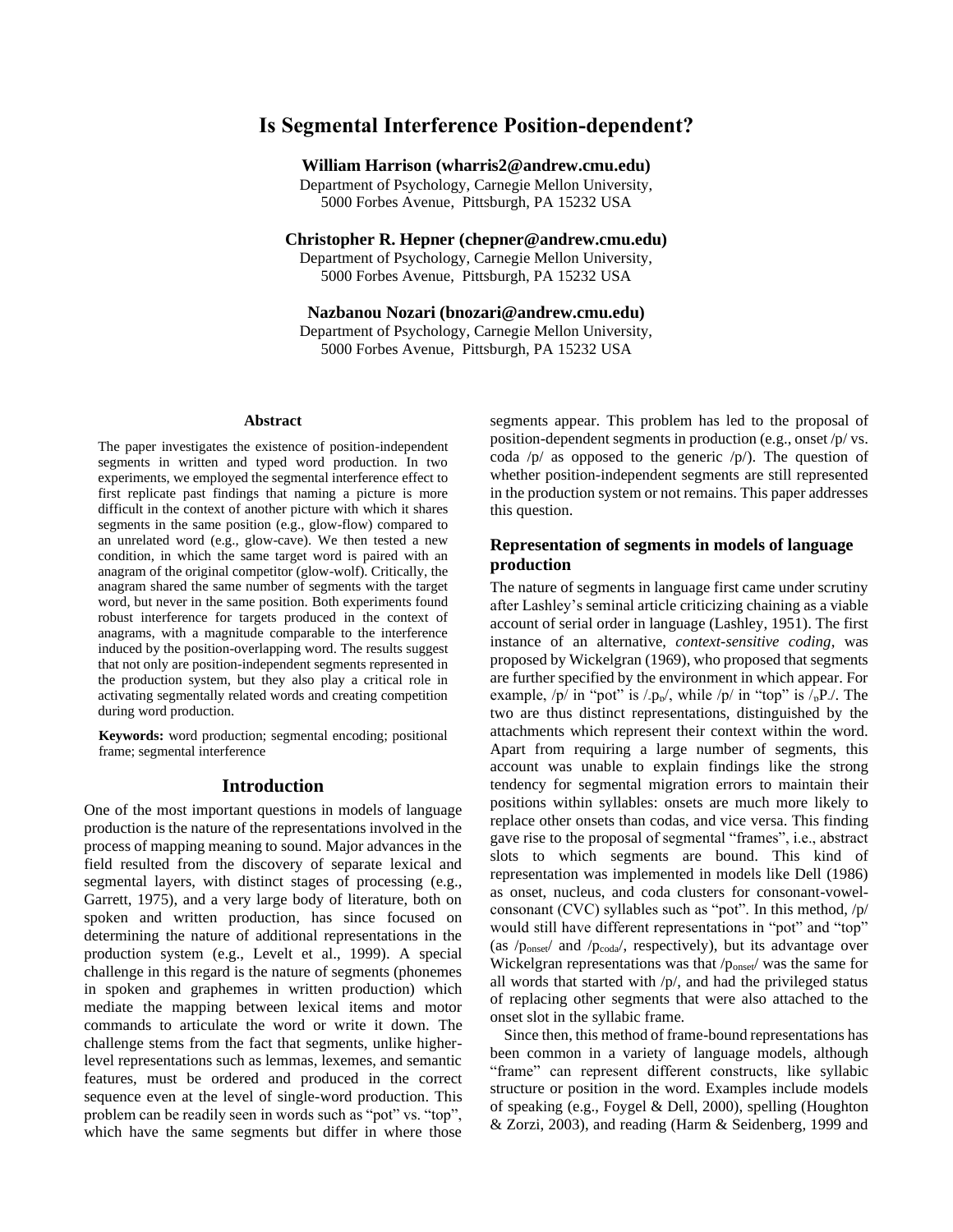its predecessors). This implementation is, of course, to some extent a matter of computational simplification. But if position-independent representations are essential for explaining fundamental aspects of word production, such as the dynamics of facilitation and interference due to the activation of competitors, then this simplification has nonnegligible consequences. We approach this question of position-independent segmental representations in writing and typing by comparing interference between words that share segments in either the same or different positions.

## **Segmental interference in word production**

For years, overlap in segments was thought to facilitate production. In addition to priming paradigms, blocked cyclic naming paradigms, in which a small set of pictures were to be repeatedly named, have been used to show that the same target was named faster if it shared its onset with other words in the cycle (e.g., pig, pen, pot) compared to when it did not (e.g., pig, bed, sun; e.g., O'Séaghdha & Frazer, 2014). This effect, however, turned out to be strategic, and turned into interference when overlap was moved to non-onset segments (e.g., mat/hat; Nozari et al., 2016), or when onset-overlapping words were interleaved with words that overlapped in nononset positions (Breining et al., 2019). The interference was robust in both spoken and written production.



Figure 1: Schemata of the position-dependent (a) and position-independent (b) coding of segment /p/ in "pen",

"top" and "cup". The blue and green boxes show the positional/syllabic frames for "pen" and "top", respectively. Specific slots activate segment /p/ based on its position in the word, e.g., through competitive queueing mechanisms (Houghton, 2018). Critically, model (b) has a positionindependent representation of segment /p/ which activates both "pen" and "cup" when "top" is activated. No such representation is available in model (a), thus only "cup" is

activated by "top".

The basic mechanism for segmental interference is that the segments activated by the target word feed back to the competing word, further increasing its activation and subsequently the activation of its phonemes, which compete with those of the target word. When the competing word shares no segments with the target word, the feedback does not activate it, so there is much less interference. This is true irrespective of whether segmental interference results from spreading activation or from incremental learning (Breining et al., 2019).

The interference induced by segmental overlap can be used to study the nature of the segmental representations involved in word production. So far, all evidence for segmental interference in picture naming comes from words that share segments in the same position. The resulting interference is thus compatible with position-dependent representations:  $/p_{\text{coda}}/$  in "cup" activates  $/p_{\text{coda}}/$  in "top", making it a stronger competitor than an unrelated word such as "bed" (Fig. 1a). The question is what happens if "top" is instead paired with "pen". If the representation of  $/p/$  is strongly positiondependent, then the two /p/s in "pen" and "top" are different  $/p/s$  ( $/p_{onset}$  vs.  $/p_{coda}$ ) and should not cross-activate one another (Fig. 1a). Therefore, the interference induced by "pen" on "top" should be close to that of an unrelated word, and far less than that induced by "cup". If, on the other hand, a position-independent /p/ is still strongly represented in the system, then "pen" should interfere as strongly with "top" a5s would "cup" (Fig. 1b). We test these predictions in two experiments, one in handwriting and one in typing, pairing the same four-letter target word with an unrelated word (Baseline condition), a competitor that shares three letters in the same position (Overlap condition), and a second word that is the anagram of the competitor in the Overlap condition, i.e., it still shares three segments with the target, but in different positions (Anagram condition). Since segmental interference has been reported in response times (RT) and/or durations, we measure both in responses to the same target picture when it is paired with each of the three types of competitors. Based on prior findings, we expect interference in the Overlap vs. Baseline condition. An equally strong interference effect in the Anagram condition would point to a strong representation of position-independent segments in the production system. Absent (or much weaker) interference in the Anagram condition would rule out the strong representation of position-independent segments.

## **Experiment 1**

#### **Methods**

**Participants** Forty-two native English-speaking undergraduate students (23 female, 18 male, 1 non-binary; mean age  $= 19.36$  (SD  $= 1.32$ ); 40 right-handed) participated for course credit.

**Stimuli** Stimuli consisted of 12 four-letter target words (e.g., *glow)* paired with a second four-letter word (henceforth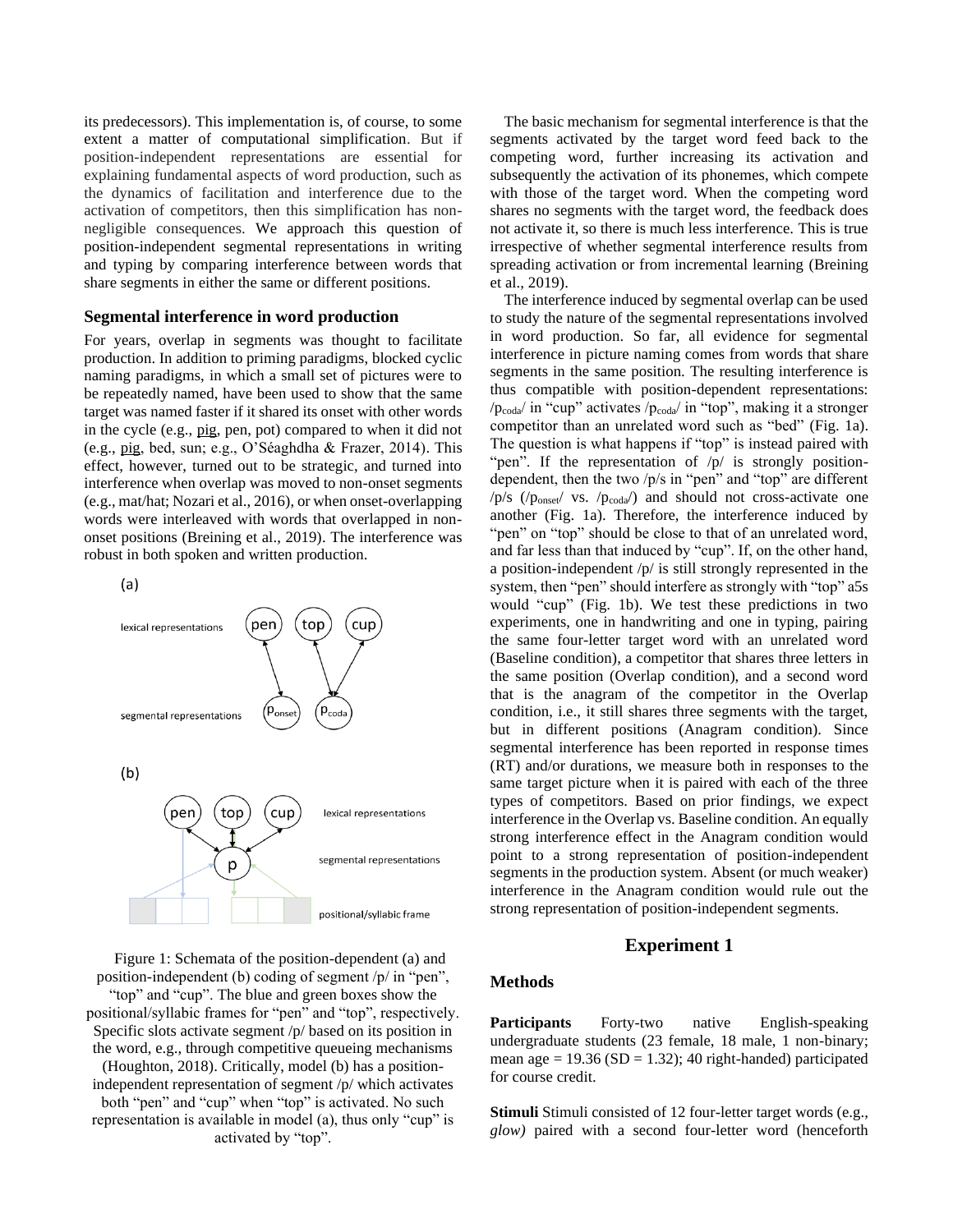referred to as "competitors") in three conditions (Overlap, Anagram, and Baseline). In the Overlap condition, the competitor shared all but the initial segment with the target (e.g., *flow*). In the Anagram condition, the segments of the word used in the overlap condition were rearranged to create an anagram  $(e.g., \nwoheadrightarrow b)^{1}$ . In the Baseline condition, target words were paired with words that did not share segments or CV structure with either the target or anagram (e.g., *cave*). Stimuli were balanced for frequency across condition using frequency data from the SUBTLEX-US corpus. Color images corresponding to the 48 words in the experiment were selected from Google images and sized to 320x320 pixels.

The 12 targets, each appearing with a competitor in three conditions, created 36 blocks. The order was counterbalanced such that the first, second, and third appearances of the targets were equally distributed across the three experimental conditions. With this constraint, six lists with pseudorandomized block orders were created, with the same target never appearing in two adjacent blocks.

**Procedure** The experiment was developed in jsPsych (de Leeuw, 2015) and administered in an internet browser running on a PC and displayed on a Huion Kamvas Pro 12 tablet, on which participants also wrote their responses. Prior to beginning the experiment, participants saw and labeled four practice images, presented one at a time, to get comfortable using the tablet.

Participants were then assigned to one of the six lists and completed 36 blocks of word pairs as described above. At the start of each block, participants were shown a pair of images and their corresponding labels (e.g. *glow-flow*), and practiced the labels until comfortable, to reduce imageability effects. From this point on, only one image at a time was presented, and participants were instructed to write down the label as quickly and accurately as possible on the tablet. In each trial, a fixation cross was presented in the middle of the screen for 700 ms. The image was then presented in the center of the screen along with a  $1\times2.5$ -inch response box underneath. The image remained on the screen for 2000 ms, or until a response was initiated. Participants then had 2000 ms to complete their response. After that, the fixation cross for the next trial would immediately appear on the screen. At the beginning of each block, participants completed 4 practice trials with the pictures of that particular block. They then completed 16 experimental trials (8 presentations of each image). Trials in a block were pseudo-randomized such that an image did not appear more than twice in a row. Across all blocks, a total of 576 responses were collected in the experimental trials. The experiment took approximately 50 minutes to complete, including two short breaks.

**Analyses** Analyses were conducted in R (version 3.6.1; R Core Team, 2019). Trials with incorrect or null responses, RTs of less than 200 ms, or RTs more than 3 standard deviations away from each participant's mean were excluded from the analysis. To ensure the tightest experimental control, analyses focused on target items, which could be compared to themselves in different conditions<sup>2</sup>. Three planned contrasts on RTs and durations were tested: Overlap minus Baseline, Anagram minus Baseline, and Overlap minus Anagram. Data were analyzed using two methods with complementary strengths for ensuring the reliability of results. 1) For each contrast, we compared the absolute value of the mean difference in target RTs and durations across participants to the distribution generated by a Monte Carlo simulation with 100,000 permutations, resampling within participants such that order of appearance  $(1<sup>st</sup>, 2<sup>nd</sup>, or 3<sup>rd</sup>)$ block containing the target) was maintained. This method is conservative and does not require assumptions about the shape of the distributions, etc., but does not capture the nested structure of items under subjects, or the potential item effects. 2) To ensure that the observed effects were not item-specific, the data were also analyzed with linear mixed effects models (LMEMs) using lme4 (version 1.1-21; Bates et al., 2015), in conjunction with lmerTest (version 3.1-0; Kuznetsova et al., 2017) to calculate p-values using Satterthwaite approximations. RTs were log-transformed to better approximate a normal distribution, and all numeric variables were centered and scaled. Comparisons of interest were contrast-coded in the models. The models included random intercepts for participants and targets. They did not tolerate random slopes.

## **Results & Discussion**

Out of 12,096 total trials containing target items, 4.5% were excluded based on the criteria described above. Error rates were low and similar across conditions (0.9% of Baseline trials and 1.0% of both Overlap and Anagram trials). After excluding these trials, 11,546 trials were included in the analyses.

Figure 2 shows the RTs and durations for the target words in the three conditions in Exp 1. Analyses of targets revealed that RTs were not significantly longer in the Overlap vs. Baseline condition ( $M = 1.28$  ms,  $p = .632$ ). They were longer in the Anagram vs. Baseline condition ( $M = 5.43$  ms,  $p =$ .043) but the difference between Overlap and Anagram was not significant ( $M = -4.14$  ms,  $p = .125$ ). Durations, on the other hand, were significantly longer in both Overlap and Anagram conditions ( $M = 8.67$  ms,  $p = .048$ , and  $M = 15.02$ ms,  $p < .001$ , respectively) compared to Baseline, but again the difference between Overlap and Anagram conditions was not significant ( $M = -6.34$  ms,  $p = .146$ ). The results of the LMEMs were identical, except that the non-significant difference between durations in the Overlap and Anagram conditions became significant in this analysis ( $p = .036$ ).

To summarize, we found evidence of interference in handwriting durations in the Anagram condition compared to

<sup>&</sup>lt;sup>1</sup> Because of the limited number of 4-letter words with anagrams, imageability could not be matched at the trial level, but was balanced in the experiment.

<sup>2</sup> LMEMs on a dataset that included both targets and competitors returned similar results to those with only target items.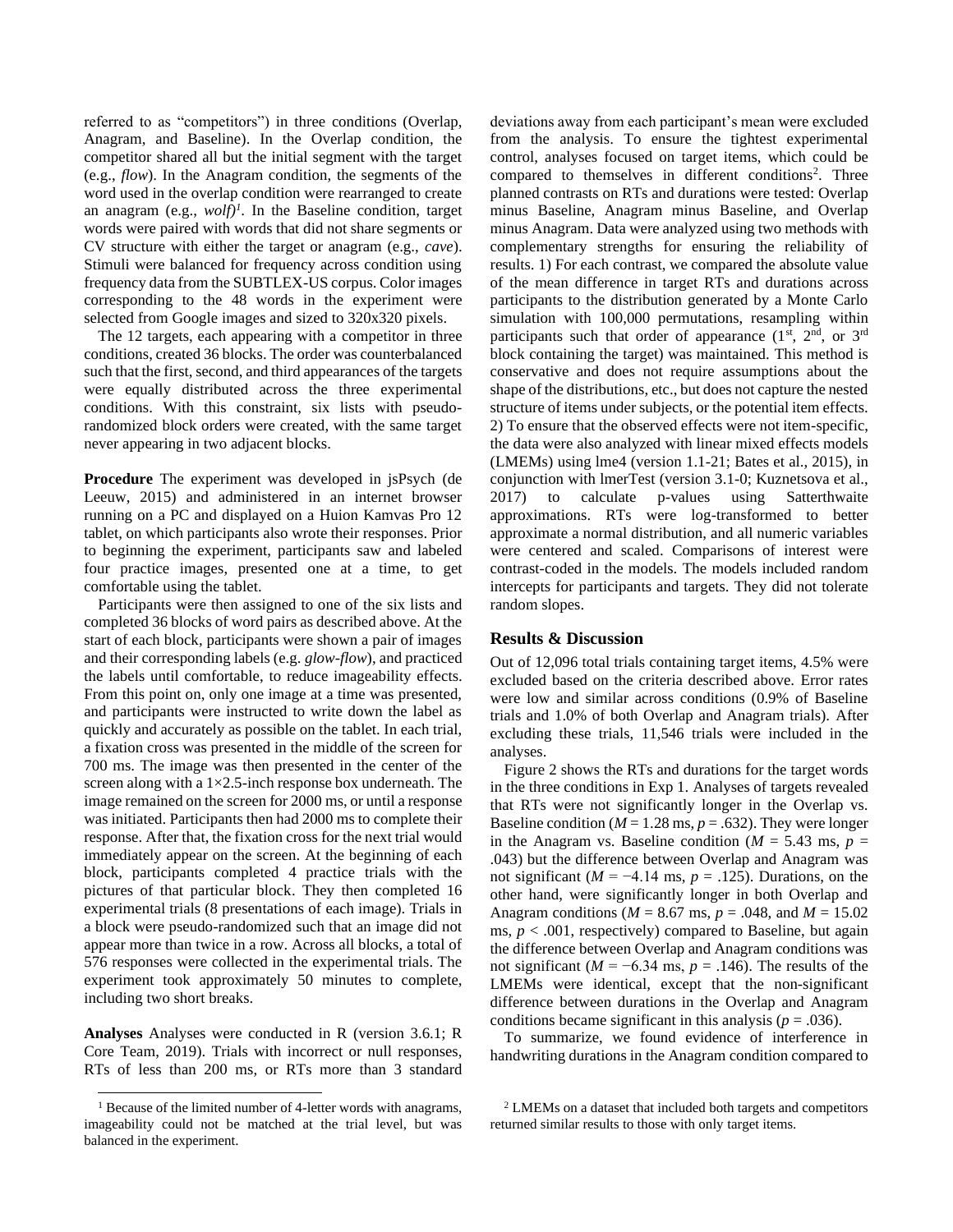the Baseline, which, despite its small effect size, was highly robust in both methods of analyses. Moreover, both methods showed significantly longer RTs in Anagram compared to Baseline conditions. Together, these results point to a clear interference effect induced by words that share segments with the target, even when there is no positional overlap between any of the segments.



Figure 2: Mean (a) RTs and (b) durations for responses to target items in Baseline, Anagram, and Overlap conditions across participants in Experiment 1. Error bars represent 95% CIs, not corrected for between-subject variance.

Several findings, however, called for a replication and further investigation of the effect. First, the effect of interference on RTs was absent in the Overlap condition (cf. Nozari et al., 2016). The reason could be that handwriting is not ideal for exploring RTs, because participants could put the pen on the pad (and register an RT) before having decided exactly what letter to write. Typing, on the other hand, does not have this problem, since the identity of the letter must be determined before pressing the first key. Second, the comparison of the effect between Anagram and Overlap on durations yielded inconsistent results across the two methods of analysis. LMEMs found significantly longer durations in the Anagram condition, but Monte Carlo simulations did not. Although the direction of the effect, which, if anything suggests greater interference in the Anagram compared to Overlap conditions, does not call the main conclusion into question, it is worthwhile establishing whether it is a true effect. If it is, we hypothesized that this difference might be caused by a small facilitation in the Overlap condition

because it shares its CV structure with the Baseline condition. If this hypothesis is true, the difference between the Anagram and Baseline conditions should be maximal in the earlier stages of production, when the CV frame is still being built/retrieved. Specifically, the effect should show the largest difference in RTs and initial inter keystroke intervals (IKIs) and disappear on later IKIs in the Anagram condition. Experiment 2 was designed to answer these questions. We used the interference effect in durations in the Overlap condition in Exp 1 (which was less consistent than the Anagram condition), to estimate the sample size needed to replicate the effect at  $\alpha = 0.05$  with a power of .80. The estimated sample size was 20 (note that the modality differences might have an effect, but this was the closest effect size available to make a reasonable estimation). We thus targeted a sample size of 24 (allowing for potential attrition) to conduct the same experiment, this time instructing participants to type their responses.

### **Experiment 2**

## **Methods**

**Participants** Twenty-four English-speaking undergraduates (11 female, 13 male; mean age =  $19.71$  (SD = 1.23)) participated for course credit. None had participated in Experiment 1. Data from one participant was excluded from analysis due to failure to follow task instructions.

**Stimuli** Stimuli were the same as those used in Experiment 1.

**Procedure** Procedures were similar to those used in Experiment 1. The experiment was displayed on a 20.41×12.75-inch Dell monitor approximately 24 inches in front of participants. RTs, durations, and IKIs were recorded on a millisecond-accurate Empirisoft DirectIN PCB v2016 keyboard. Participants were instructed to type the name of each image as quickly and as accurately as possible. To submit their response, participants simultaneously pressed the left and right shift keys to reset their hand positions in preparation for the next trial. In each trial, a fixation cross was presented in the center of the screen for 700 ms, followed by the presentation of the image. Participants then had 1500 ms to finish typing their response. If participants did not complete their response within 1500 ms, they were prompted on screen to press both shift keys to proceed to the next trial. This experiment took approximately 40 minutes to complete, including two short breaks.

**Analysis** Trials were excluded according to the same criteria as Experiment 1, except the minimum RT was reduced to 100 ms to reflect the shorter RTs in typing. Analyses of RTs and durations were identical to Experiment 1. Three IKIs were also analyzed: between the first and second (IKI1), second and third (IKI2), and third and fourth (IKI3) keypresses. Each IKI was analyzed separately in the same way as the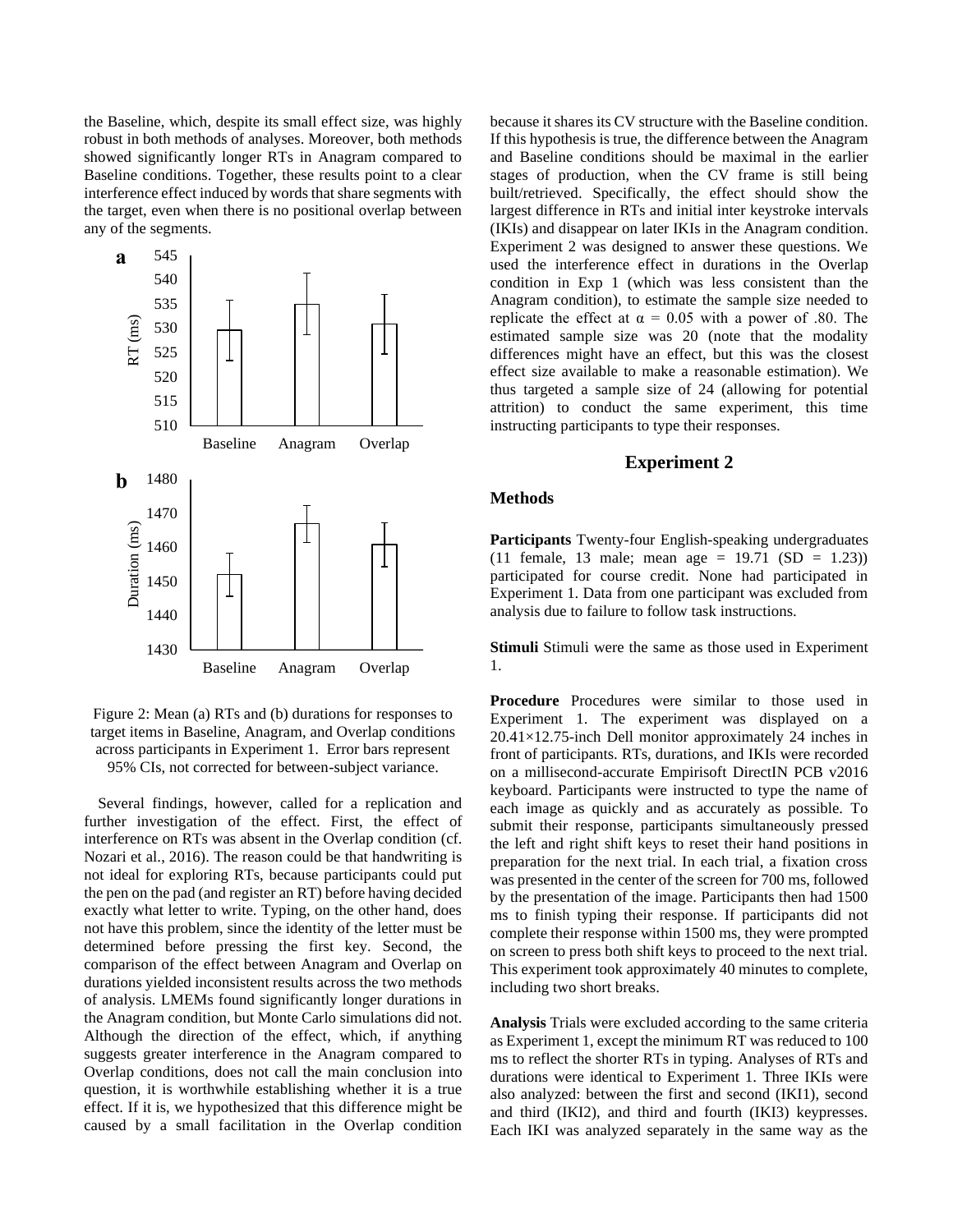durations. Unlike RTs and durations, we did not have clear a priori predictions regarding effects on specific IKIs. All IKI analyses were thus corrected for multiple comparisons.

## **Results & Discussion**

Because we were interested in analyzing the timing of individual keystrokes, the exclusion of all trials that contained an incorrect letter was unavoidable, even if participants had efficiently corrected that letter. Together with uncorrected errors, these trials comprised 9.9%, 9.1%, and 10.7% of trials in Baseline, Overlap, and Anagram conditions, respectively, and did not differ between conditions. With an additional 1.5% of trials excluded based on the criteria defined under Analysis, 5,547 target trials were included in the analyses.

Figure 3 shows the RTs, durations, and IKIs for the target words in the three conditions in Exp 2. As in Exp 1, durations were significantly longer for both Overlap and Anagram conditions compared to the baseline ( $M = 6.57$  ms,  $p = .042$ , and  $M = 13.54$  ms,  $p < .001$ , respectively). This time, the direct comparison between the two conditions also revealed significantly longer durations in Anagram condition  $(M =$ −6.98 ms, *p* = .030). As expected, cleaner RT effects emerged in Exp 2. Both Overlap and Anagram conditions showed significantly longer RTs compared to Baseline (*M* = 14.03 ms, *p* = .009, and *M* = 23.71 ms, *p* < .001, respectively). The difference between the Overlap and Anagram conditions was marginal ( $M = -9.68$  ms,  $p = .071$ ). The results of the LMEM analyses replicated the effect of Overlap and Anagram against Baseline, but the comparisons between Overlap and Anagram were non-significant on RTs  $(p = .218)$  and marginal on durations ( $p = .084$ ). After correcting for three comparisons, IKI1 was only significantly longer in Anagram compared to Baseline conditions ( $M = 3.98$  ms, corrected  $p =$ .033). IKI2, on the other hand, was only significantly longer for Overlap vs. Baseline ( $M = 4.72$  ms, corrected  $p = .012$ ). IKI3 was not significantly different in any comparisons (all p-values > .1). LMEM results were identical.

To summarize, the results of Exp 2 largely replicated those of Exp 1 and cleaned up the discrepancy in the RT effects found in Exp 1. A robust interference effect was found on both RTs and durations on targets when they were produced in the presence of words that shared segments with them, irrespective of whether the shared segments were in the same or different positions, i.e., in both Overlap and Anagram conditions compared to Baseline. Interestingly, Experiment 2 also replicated the unreliability of the difference between Overlap and Anagram conditions, which was significant in one method of analysis but not the other. It must be noted though, that the pattern of results was identical in both experiments and consistent across RT and duration measures; there was always a slightly *larger* interference effect on Anagram compared to Overlap conditions, but the effect in individual measures and experiments was not robust. Note again that because of the direction of the effect, the interpretation of the main finding remains unambiguous: segmental interference is not limited to shared segments in the same position. Nevertheless, the IKI analyses may shed some light on the slightly larger interference effect in Anagram vs. Overlap conditions: interference in the Anagram condition was evident on IKI1, whereas interference in the Overlap condition was only evident on IKI2. This is consistent with greater difficulty in filling earlier rather than later slots in the Anagram condition, which, in turn, may reflect difficulty in building the CV frame in this condition. In the Overlap condition, the CV structure is, by definition, shared between target and competitor, and could be built/retrieved much faster on each trial.



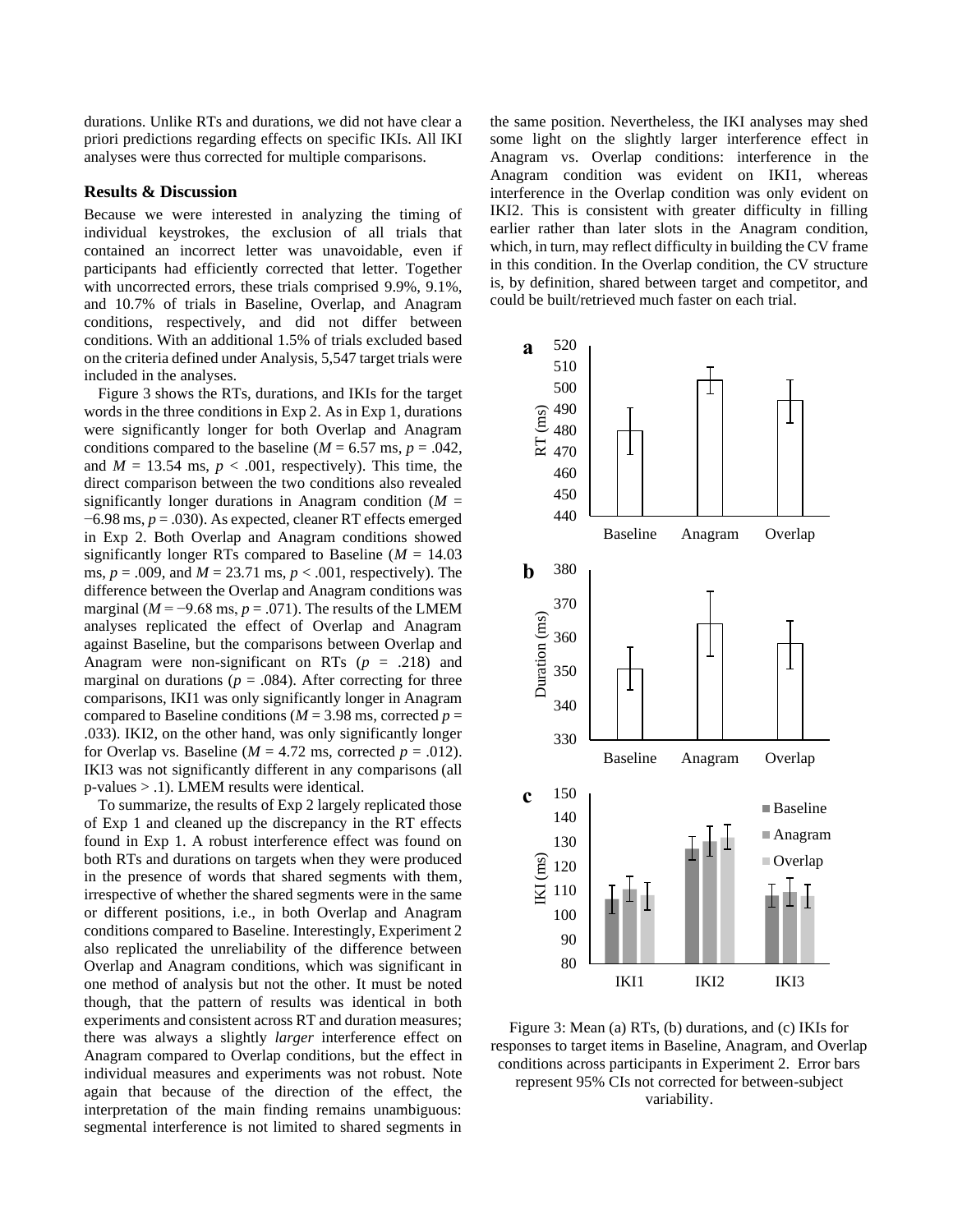## **General Discussion**

In two experiments, we employed the segmental interference effect to test whether segments cross-activate similar segments in different syllabic positions or not. The results suggest that they do. Both "flow" and "wolf" interfered with the production of "glow". This finding supports a layer in the production system in which segments are represented independent of their context. Moreover, it suggests that such segmental representations can in fact activate words that contain similar segments, irrespective of the position of those segments. Such segments gain positional representation through links with specific positions in individual words (Fig. 1b; e.g., Houghton, 2018). This finding has important implications for models of spelling, and reading, most of which only represent segments in a position-dependent manner. Even if this was simply a pragmatic choice, those models would not be able to simulate the current findings. More generally, the current data suggest that capturing the true scope of interference effects requires models that posit position-independent segmental representations, which can feed back to lexical items before they are bound to specific positions in the syllabic frame.

There was no evidence that the interference effect induced by Anagram competitors was smaller than that induced by Overlap competitors. If anything, the direction of the effect was consistently towards a *larger* interference effect in the Anagram condition (a consistent pattern across both RT and duration measures and in both experiments, but not statistically significant in all tests). It is possible that this difference is due to the fact that the competitors in the Anagram condition, unlike the Overlap condition, do not share the CV structure with the target, so the switch between CV frames adds some cost. This hypothesis is supported by an earlier locus of interference in IKI (IKI1 in Anagram and IKI2 in Overlap). Note, however, that the difference in the CV structure cannot be the main source of interference in the Anagram condition, because the competitors in the control condition also do not share their CV structure with the target. If that were the main source of interference, there should have been no significant differences between Anagram and Baseline conditions.

The convergence of results in handwriting and typing points to some level of modality-independence for the effect. However, extrapolation to spoken production requires testing the effect in the spoken modality. The findings so far are inconsistent: facilitation in picture naming using phonologically related auditory primes has been shown to be position-specific (Gagnon & Sawusch, 1989), but as discussed in the Introduction, facilitatory effects of phonological overlap tend to have a strategic component. In line with this reasoning, Gagnon and Sawusch (1989) showed that priming-related facilitation was found to depend on speaker-related variables. Moreover, they did not replicate the position-specificity of segments when a different production task was used. The paradigm tested in the current work offers a solid alternative for investigating whether the

position-independence of segmental representations extends to spoken production.

#### **References**

- Bates, D., Mächler, M., Bolker, B., & Walker, S. (2015). Fitting linear mixed-effects models using lme4. *Journal of Statistical Software*, *67*(1), 1–48.
- Breining, B. L., Nozari, N., & Rapp, B. (2019). Learning in complex, multi-component cognitive systems: Different learning challenges within the same system. *Journal of Experimental Psychology: Learning, Memory, and Cognition*, *45*(6), 1093–1106.
- de Leeuw, J. R. (2015). jsPsych: A JavaScript library for creating behavioral experiments in a Web browser. *Behavior Research Methods*, *47*(1), 1–12.
- Foygel, D., & Dell, G. S. (2000). Models of impaired lexical access in speech production. *Journal of Memory and Language*, *43*(2), 182–216.
- Gagnon, D. A., & Sawusch, J. R. (1989). Converging evidence on the nature of the segmental representation underlying spoken word recognition. *The Journal of the Acoustical Society of America*, *86*(S1), S99–S100.
- Garrett, M. F. (1975). The analysis of sentence production. In G. H. Bower (Ed.), *Psychology of Learning and Motivation* (Vol. 9, pp. 133–177). Academic Press.
- Harm, M. W., & Seidenberg, M. S. (1999). Phonology, reading acquisition, and dyslexia: Insights from connectionist models. *Psychological Review*, *106*(3), 491– 528.
- Houghton, G. (2018). Action and perception in literacy: A common-code for spelling and reading. *Psychological Review*, *125*(1), 83–116.
- Houghton, G., & Zorzi, M. (2003). Normal and impaired spelling in a connectionist dual-route architecture. *Cognitive Neuropsychology*, *20*(2), 115–162.
- Kuznetsova, A., Brockhoff, P. B., & Christensen, R. H. B. (2017). lmerTest package: Tests in linear mixed effects models. *Journal of Statistical Software*, *82*(13), 1–26.
- Lashley, K. S. (1951). The problem of serial order in behavior. In L. A. Jeffress (Ed.), *Cerebral mechanisms in behavior* (pp. 112–146). Wiley.
- Levelt, W. J. M., Roelofs, A., & Meyer, A. S. (1999). A theory of lexical access in speech production. *Behavioral and Brain Sciences*, *22*(1), 1–38.
- Nozari, N., Freund, M., Breining, B., Rapp, B., & Gordon, B. (2016). Cognitive control during selection and repair in word production. *Language, Cognition and Neuroscience*, *31*(7), 886–903.
- O'Séaghdha, P. G., & Frazer, A. K. (2014). The exception does not rule: Attention constrains form preparation in word production. *Journal of Experimental Psychology: Learning, Memory, and Cognition*, *40*(3), 797–810.
- R Core Team. (2019). *R: A language and environment for statistical computing* (Version 3.6.1) [Computer software]. R Foundation for Statistical Computing.